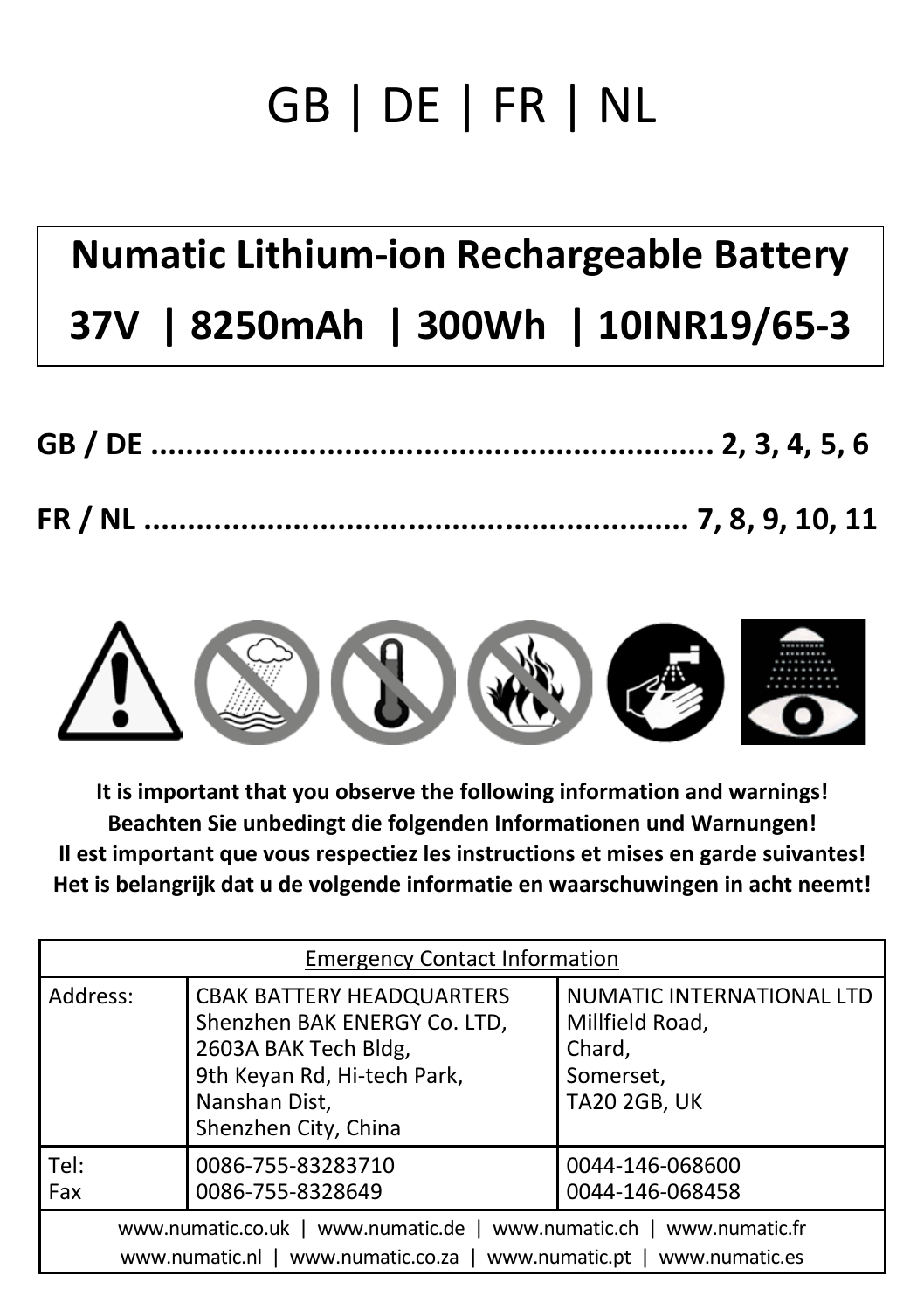### **1. DEFECTIVE BATTERIES**



- 1. If a customer wishes to return a battery to a supplier, then collection of the battery must be arranged by the supplier; however, **Faulty batteries must not be returned through the postal system or by courier.**
- 2. If on return to a supplier, OR at a customer base, a suspected defective battery shows any signs of impact damage, distortion, blistering, loose parts or leakage then on no account should it be offered for condition checking. It must be considered defective and the procedures described from item 8 below should be followed.
- 3. If, on return to a supplier, OR at a customer base, a suspected defective battery, that shows No signs of impact damage, distortion, blistering, loose parts or leakage, may be offered for condition checking with an appropriate battery condition checking device operated by a competent person.
- 4. If checking shows the battery to be defective then the procedures described from item 8 below should be followed.
- 5. If on checking the battery is found to be operational then a single recharge cycle under observation can be attempted with the appropriate Numatic charger.
- 6. If the battery recharges correctly on this single recharge cycle then it can be deemed a good battery.
- 7. If the battery fails to recharge correctly on this single recharge cycle then it must be deemed a defective battery and the procedures described from item 8 below should be followed. **On no account must any further attempt to recharge be made. A defective battery should not be stored inside buildings on any account.**
- 8. The defective battery should be discharged by placing it in a container of salt water located in a well- ventilated area. This container should contain 25 litres minimum of saline water at a concentration of 15g common salt / litre of water. The container should have a closed locked lid but should not be sealed. The battery should be left fully immersed in the water to a depth of at least 100mm for at least 2 weeks. The water should be disposed of as hazardous waste when the discharge is complete.
- 9. The defective discharged battery can then be stored in a locked battery waste container which should be plastic or plastic lined and placed away from buildings and clearly signed as a defective battery container with appropriate warnings.
- 10. The batteries should then be sent for waste disposal according with your country's waste regulations.

## **L. SCHADHAFTE BATTERIEN**<br>1. Will der Kunde eine Batterie an einen Lieferanten zurücksenden,

- muss die Abholung der Batterie vom Lieferanten organisiert werden. **Schadhafte Batterien dürfen nicht mit der Post oder anderen Kurierdiensten zurückgesendet werden**.
- 2. Zeigt eine als schadhaft verdächtigte Batterie nach Rücksendung zum Lieferanten ODER an einem Standort des Kunden Anzeichen von Schädigungen, wie Stoßspuren, Verbiegungen, Blasenbildung, lose Teile oder Lecks, so darf sie auf keinen Fall zur Zustandsüberprüfung vorgelegt werden. Sie ist als schadhaft anzusehen, weshalb die unter nachstehendem Punkt 8 beschriebenen Verfahren durchzuführen sind.
- 3. Zeigt eine als schadhaft verdächtigte Batterie nach Rücksendung zum Lieferanten ODER an einem Standort des Kunden keine Anzeichen von Schädigungen, wie Stoßspuren, Verbiegungen, Blasenbildung, lose Teile oder Lecks, so kann sie zur Überprüfung ihres Zustands vorgelegt werden. Die Überprüfung muss mit einem von einer fachkundigen Person betriebenen geeigneten Batterieprüfgerät erfolgen.
- 4. Stellt sich bei der Prüfung heraus, dass die Batterie schadhaft ist, so sind die unter nachstehendem Punkt 8 beschriebenen Verfahren durchzuführen.
- 5. Wird die Batterie bei der Prüfung als betriebsfähig eingestuft, kann unter Aufsicht ein einzelner Ladezyklus mit dem geeigneten NUMATIC-Ladegerät versucht werden.
- 6. Wird die Batterie bei diesem Ladezyklus richtig geladen, kann sie als intakt betrachtet werden.
- 7. Wird die Batterie bei diesem Ladezyklus nicht richtig geladen, ist sie als schadhaft anzusehen und die unter nachstehendem Punkt 8 beschriebenen Verfahren sind durchzuführen. **Es dürfen auf keinen Fall weitere Ladeversuche unternommen werden. Schadhafte Batterien dürfen auf keinen Fall in Innenräumen gelagert werden.**
- 8. Schadhafte Batterien sind in einem mit Salzwasser gefüllten Behälter in einem gut belüfteten Bereich aufzubewahren. Dieser Behälter muss mindestens 25 Liter Salzwasser in einer Konzentration von 15 g Kochsalz/Liter enthalten. Der Behälter muss mit einem verriegelten Deckel verschlossen, jedoch nicht abgedichtet sein. Die Batterie muss mindestens 2 Wochen lang vollständig unter Wasser (mindestens 100 mm unter der Wasseroberfläche) aufbewahrt werden. Nach Abschluss des Entladevorgangs ist das Wasser als Sondermüll zu entsorgen.
- 9. Die schadhafte entladene Batterie kann dann in einem verriegelten Batterieabfallbehälter aufbewahrt werden. Dieser Behälter sollte aus Kunststoff oder mit Kunststoff beschichtet sein und von Gebäuden entfernt abgestellt und mit geeigneten Warnschildern als Batterieabfallbehälter gekennzeichnet sein.
- 
- 10. Die Batterien sollten dann unter Einhaltung der Entsorgungsvorschriften des jeweiligen Landes bei einer Abfallannahmestelle abgegeben werden.



An example of a waste battery storage bin well away from buildings. Beispiel für einen Altbatteriebehälter, der in großem Abstand zu Gebäuden stehen sollte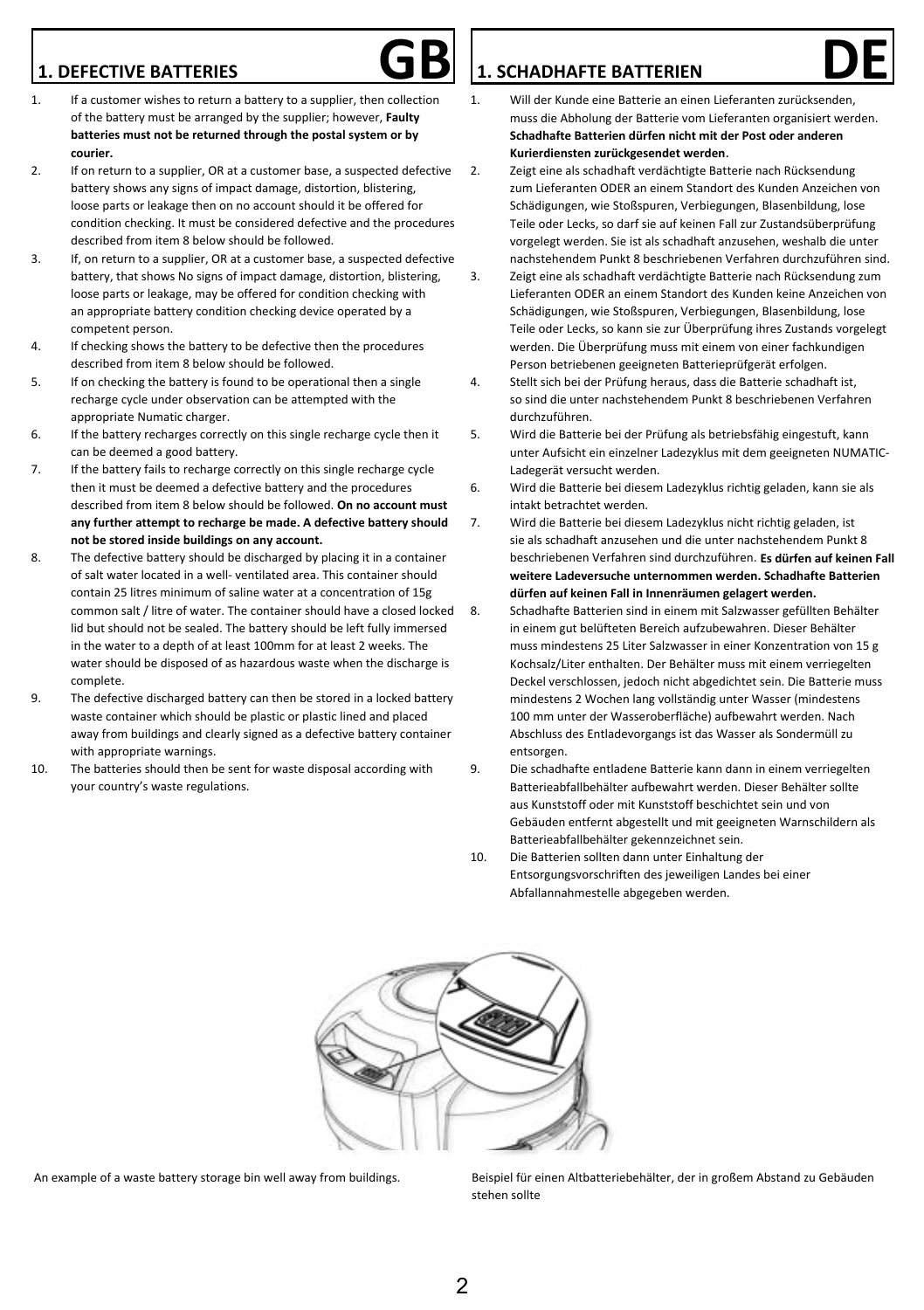### **2. HANDLING AND STORAGE**

#### **DANGER!**

Improper handling can lead to an explosion or ignite a fire! Store batteries out of reach of children.

- Insert the battery in the appliance only when it is in use.
- Always remove the battery from the appliance for transport and when it is not in use.
- Storage temperature range: -10°C~55°C.
- Temperatures must not exceed 55°C.
- Relative humidity range: 45 to 80%.
- Optimum preservation of functionality: 15°C~25°C.

#### **WARNING:**

- Do not open the battery, disassemble it or allow it to fall from a substantial height.
- Protect the battery against short-circuiting danger of explosion!
- Protect the battery against rain, do not immerse in liquids danger of short-circuiting.
- Protect the battery against direct sunlight, heat and fire.
- Do not incinerate the battery danger of explosion!
- Do not use defective or deformed batteries.
- Use only original NUMATIC chargers to charge the battery.

#### **STORAGE:**

- Good batteries should be stored in a protected area away from sources of direct heat and sunlight and should be kept dry.
- The temperature should not exceed 55°C but preferably not be above 25°C to maintain good battery performance.
- Storage area should be of low humidity, non dusty and a non corrosive atmosphere.

### **2. GEBRAUCH UND AUFBEWAHRUNG**

#### **GEFAHR!**

Unsachgemäße Handhabung kann zur Explosion oder zum Brand führen! Batterien außerhalb der Reichweite von Kindern aufbewahren.

- Die Batterie nur einlegen, wenn das Gerät/die Maschine in Gebrauch ist.
- Für den Transport und die Aufbewahrung sollte die Batterie immer aus dem Gerät/der Maschine herausgenommen werden.
- Temperaturbereich für die Aufbewahrung: −10 °C bis 55 °C
- Temperaturen über 55 °C sind nicht zulässig.
- Relative Luftfeuchtigkeit: 45 bis 80 %
- Optimale Temperatur für die Aufrechterhaltung der Funktionsfähigkeit: 15 °C bis 25 °C

#### **WARNUNG:**

- Die Batterie nicht öffnen, zerlegen oder aus großer Höhe fallen lassen.
- Batterie vor Kurzschluss schützen Explosionsgefahr!
- Batterie vor Regen schützen; nicht in Flüssigkeiten eintauchen Kurzschlussgefahr!
- Batterie vor direktem Sonnenlicht, Hitze und Feuer schützen.
- Batterie nicht verbrennen Explosionsgefahr!
- Keine schadhaften oder verformten Batterien verwenden.
- Die Batterie darf ausschließlich mit einem originalen NUMATIC-Ladegerät aufgeladen werden.

#### **AUFBEWAHRUNG:**

- Die Batterien müssen in einem geschützten Bereich und vor direkter Hitze und Sonnenlicht geschützt aufbewahrt und trocken gehalten werden.
- Die Temperatur darf 55 °C nicht überschreiten und sollte zur Wahrung ihrer Leistungsfähigkeit nicht über 25 °C liegen.
- Die Aufbewahrung sollte an einem staubfreien Ort mit niedriger Luftfeuchtigkeit und korrosionsfreier Atmosphäre erfolgen.



- An example of a well protected area with a cage to protect against accidental impact damage and with the batteries stored in a protective container to protect from heat, impact and accidental spillage of liquids.
- Care when handling / moving with forklift trucks or pallet trucks is needed at all times to avoid any physical damage to the batteries.
- If a good battery at any time is mishandled or subjected to any conditions that may damage it, as described in the battery Instruction manual supplied, it must then be considered as defective and procedures followed from Item 1 of this document overleaf.
- Beispiel für einen gut geschützten Bereich mit gegen Stöße schützender Gittereinhausung und Aufbewahrung der Batterien in einem vor Wärme, Stößen und Flüssigkeitsspritzern schützenden Behälter
- Bei Handhabung oder Transport von Batterien mit Gabelstaplern oder Palettenhubwagen ist immer sorgsam vorzugehen, um Beschädigungen der Batterien zu vermeiden.
- Wird eine intakte Batterie falsch behandelt oder Bedingungen ausgesetzt, unter denen sie beschädigt werden könnte (siehe beiliegende Batterieanleitung), ist diese Batterie als schadhaft anzusehen und den auf der umliegenden Seite dieses Dokuments unter Punkt 1 beschriebenen Verfahren zu unterziehen.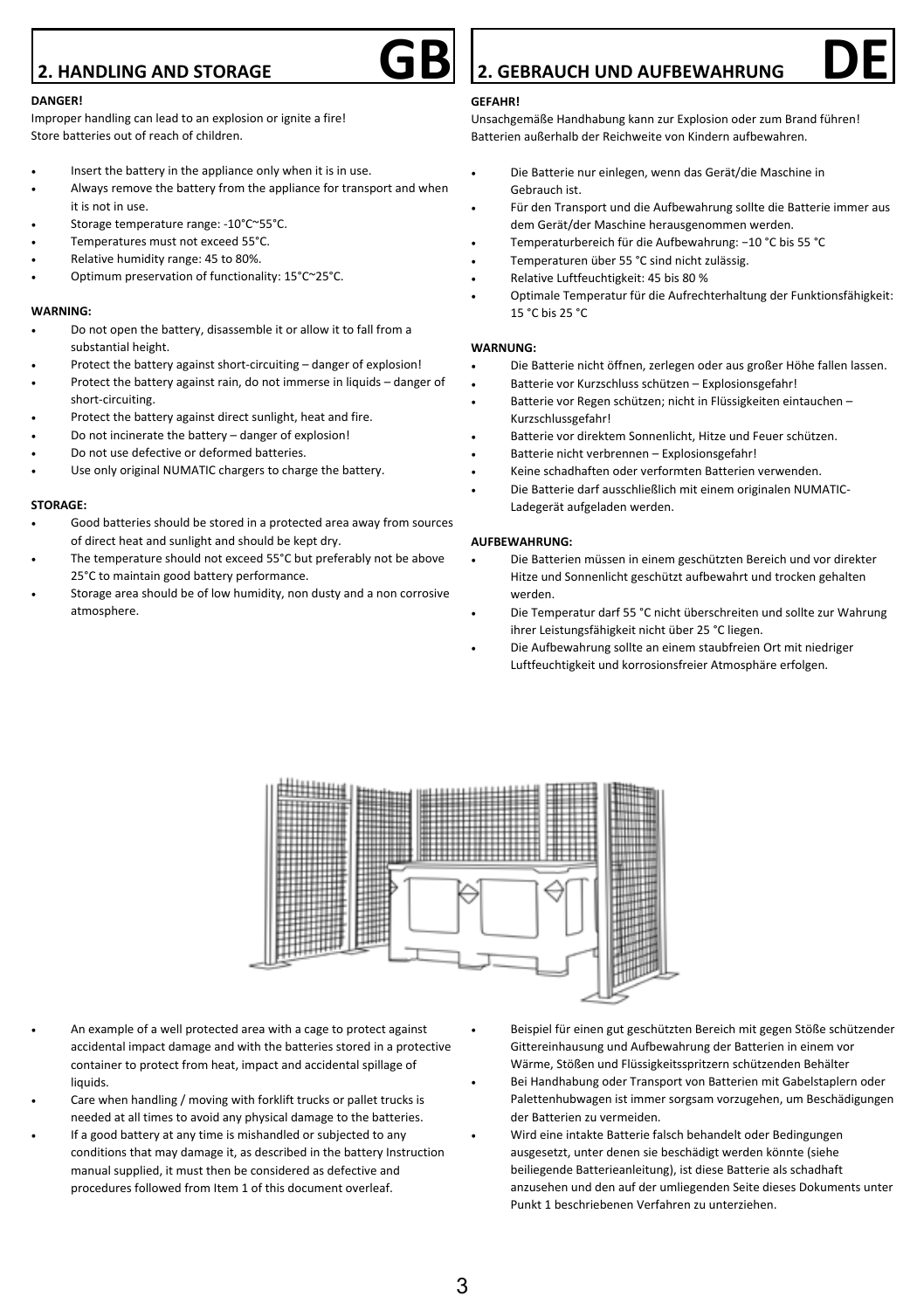### **3. HAZARDS IDENTIFICATION**

**4. FIRST AID MEASURES**

seek medical attention.

METAL OR LITHIUM ALLOYS.

immediately. **Information for physicians:**



• Contact can cause skin irritation, burns and chemical burns.

• Eye contact – flush eyes for at least 15 minutes with plenty of clean

Skin contact – wash affected areas of skin with plenty of water and

• Inhalation – provide fresh air or administer oxygen immediately and

• Ingestion – if electrolyte has been ingested, seek medical attention

• Contains caustic alkaline electrolytes in cells with lithium oxide, nickel oxide and cobalt/lithium manganese oxide cathodes – NO LITHIUM

- If liquid comes into contact with eyes, seek medical attention.
- Avoid inhaling any vapours formed or released caustic.

water without rubbing and seek medical attention.

soap; if irritation persists, seek medical attention.

# **GB DE 3. MÖGLICHE GEFAHREN**

- Aus beschädigten Batterien kann Elektrolyt austreten. Vermeiden Sie den Kontakt.
- Bei Kontakt können Hautreizungen, Verätzungen und chemische Verbrennungen auftreten.
- Ist die Flüssigkeit mit Augen in Kontakt gekommen, ist ein Arzt aufzusuchen.
- Vermeiden Sie das Einatmen von Dämpfen, die sich bilden oder austreten – Verätzungsgefahr!

# **GB DE 4. ERSTE-HILFE-MAßNAHMEN**

#### **Bei Kontakt mit ausgetretenem Elektrolyt oder Elektrolytdämpfen:**

- Kontakt mit den Augen: Spülen Sie die Augen mindestens 15 Minuten mit reichlich sauberem Wasser, ohne zu reiben, und suchen Sie einen Arzt auf.
- Kontakt mit der Haut: Waschen Sie die betroffenen Hautstellen mit reichlich Wasser und Seife; sollte die Reizung weiterhin bestehen, wenden Sie sich an einen Arzt.
- Einatmen: Atmen Sie sofort frische Luft ein (ggf. Über eine Sauerstoffmaske) und suchen Sie einen Arzt auf.
- Verschlucken: Wenn Sie Elektrolyt verschluckt haben, suchen Sie sofort einen Arzt auf.

#### **Hinweise an den Arzt:**

• Enthält ätzende, alkalische Elektrolyte in Zellen mit Lithiumoxid, Nickeloxid und Kobalt-/Lithium-Manganoxid-Kathoden – OHNE LITHIUM-METALL ODER -LEGIERUNG.

## **5. FIRE FIGHTING MEASURES**

- In case of fire Keep clear of vapours and gases generated, take wind direction into consideration. If possible without danger, remove batteries from the vicinity of the fire. In principle, cooling or extinguishing with water is possible, but should only be done by trained personnel with sufficiently large quantities of water.
- If the hazard situation is unclear, extinguish only with ABC powder extinguishers (Class D extinguishers for fires involving metals are especially suitable).
- Fire fighters should only approach the fire wearing protective clothing and self-contained breathing apparatus.
- Once the fire has been extinguished, as a rule, the area should be monitored (fire watch) and cleaned up by trained and appropriately equipped personnel; fire residue should be contained and disposed of properly.

#### **GB** S. MABNAHMEN ZUR<br>
BRANDBEKÄMPFUNG

DE  **5. MAßNAHMEN ZUR BRANDBEKÄMPFUNG**

- Im Falle eines Brandes: Halten Sie sich fern von den austretenden Dämpfen und Gasen (Windrichtung beachten). Sofern gefahrlos möglich, entfernen Sie die Batterien aus dem Bereich des Brandherds. Das Kühlen oder Löschen mit Wasser ist prinzipiell möglich, sollte jedoch nur durch geschultes Personal mit einer ausreichenden Wassermenge erfolgen.
- Ist die Gefahrensituation unklar, löschen Sie nur mit ABC-Pulverlöschern (besonders geeignet: Feuerlöscher der Klasse D, die Metalle enthalten).
- Personen, die den Brand bekämpfen, dürfen sich dem Brandherd nur mit Schutzkleidung und unabhängigem Beatmungsgerät nähern.
- Sobald das Feuer gelöscht ist, sind folgende Regeln zu beachten: Der Bereich muss durch die Feuerwehr kontrolliert und durch geschultes, entsprechend ausgerüstetes Personal gereinigt werden; verbranntes Material ist fachgerecht einzusammeln und zu entsorgen.

## **6. ACCIDENTAL RELEASE**



Disposal – Wear protective gear, wipe up with absorbent textile and dispose of as hazardous waste at collection points for hazardous waste according to national regulations.

# **GB DE 6. UNBEABSICHTIGTE FREISETZUNG**



Entsorgung: Tragen Sie Schutzausrüstung. Verwenden Sie zum Wischen aufnahmefähige Textilien und entsorgen Sie gefährliche Abfälle an den Sammelstellen für Sondermüll gemäß den landesüblichen Vorschriften.





### 4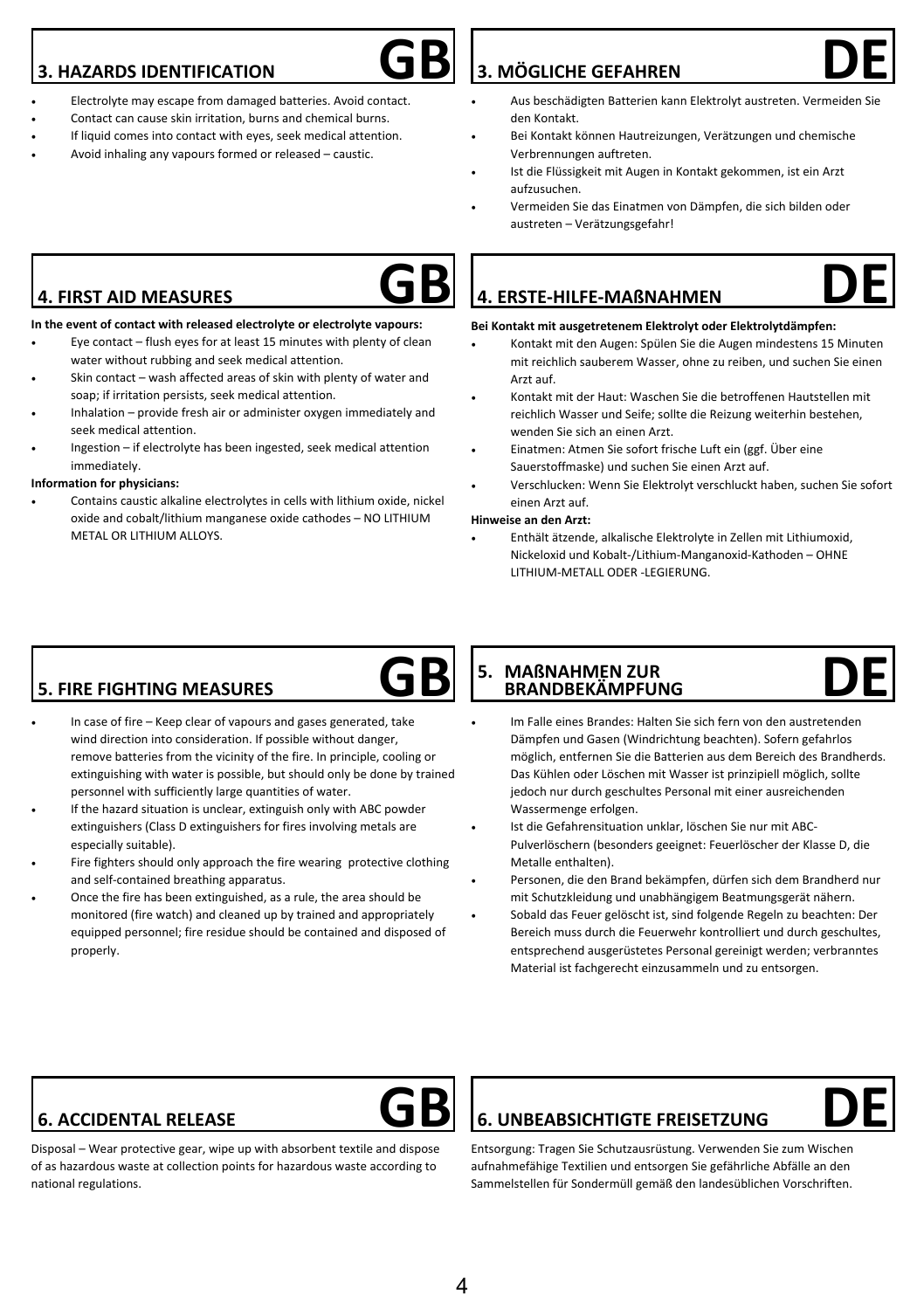## **7. EXPOSURE CONTROLS, PERSONAL PROTECTION**

#### **Respiratory Protection:**

- In case of battery venting, providing as much ventilation as possible. Avoid confined areas with venting batteries.
- Respiratory Protection is not necessary under conditions of normal use. **Ventilation:**
- Not necessary under conditions of normal use.

#### **Protective Gloves:**

Not necessary under conditions of normal use.

#### **Other Protective Clothing or Equipment:**

- Not necessary under conditions of normal use.
- Personal Protection is recommended for venting batteries: Respiratory Protection, Protective Gloves, Protective Clothing and safety glass with side shields.

## **8. DO**

- Use NUMATIC batteries only with NUMATIC appliances and charge them only using NUMATIC chargers.
- Charge battery before use.
- Store the battery out of the reach of children.
- Secure the appliance against unintentional start up remove the battery from the appliance before transporting or storing the appliance
- Protect from rain do not immerse in fluids.
- Protect from direct sunlight, heat, and open flames.
- Keep a battery that is not in use away from metal objects, (e.g. nails, coins, jewellery).
- Follow the disposal advice of the manufacturer and any internal waste management guidance.
- Use and store the battery with-in temperature range (as shown in Temperature Range Table).

**Warning:** The battery included in this product must only be charged by the Numatic Charger and docking system supplied with the product and in NO circumstances should an alternative non Numatic charger be used as there is risk severe damage and fire could result.

| <b>Temperature Range Table</b> |                                          |  |
|--------------------------------|------------------------------------------|--|
| CHARGING                       | $0^{\circ}$ C $^{\sim}$ 40 $^{\circ}$ C  |  |
| <b>DISCHARGING</b>             | $0^{\circ}$ C $^{\sim}$ 40 $^{\circ}$ C  |  |
| STORAGE OPTIMUM                | $15^{\circ}$ C $^{\sim}$ 25 $^{\circ}$ C |  |
| STORAGE LIMIT                  | $-10^{\circ}$ C $\sim$ 55°C              |  |

### **9. DO NOT**

- Throw battery into fire risk of explosion!
- Charge or use a defective, damaged or deformed battery.
- Open, damage or drop the battery.
- Expose the battery to microwaves or high pressure.
- Insert objects in the battery's cooling slots.
- Bridge (short circuit) the battery terminals with metallic objects since this may damage the battery.
- Use metal containers for transporting batteries.
- Expose the batteries to high temperatures including direct sunlight.
- Crush, break open or physically abuse the batteries or the equipment that contains them.

## **7. EXPOSITIONSBEGRENZUNG,**   $\overline{AB}$  7. EXPOSITIONSBEGRENZUNG, **DE**

#### **Atemschutz:**

- Sorgen Sie beim Entlüften der Batterie für eine möglichst gute Belüftung. Vermeiden Sie es, Batterien in engen Räumen zu entlüften.
- Bei normalem Gebrauch ist kein Atemschutz nötig.

#### **Belüftung:**

• Bei normalem Gebrauch nicht erforderlich.

#### **Schutzhandschuhe:**

• Bei normalem Gebrauch nicht erforderlich.

#### **Sonstige Schutzkleidung oder -ausrüstung:**

- Bei normalem Gebrauch nicht erforderlich.
- Für die Entlüftung der Batterien wird folgende persönliche Schutzausrüstung empfohlen: Atemschutz, Schutzhandschuhe, Schutzkleidung und Sicherheitsbrille mit Seitenschutz.

# **GB DE 8. WAS ZU BEACHTEN IST**

- 
- NUMATIC-Batterien dürfen nur mit NUMATIC-Geräten und -Maschinen verwendet und mit einem NUMATIC-Ladegerät aufgeladen werden. • Laden Sie Batterien vor Gebrauch auf.
- Bewahren Sie Batterien außerhalb der Reichweite von Kindern auf.
- Sichern Sie das Gerät/die Maschine gegen unbeabsichtigtes Einschalten: Nehmen Sie die Batterie heraus, bevor Sie das Gerät/die Maschine transportieren oder einlagern.
- Vor Regen schützen und nicht in Flüssigkeiten eintauchen.
- Vor direktem Sonnenlicht, Hitze und offenem Feuer schützen.
- Batterien, die nicht eingelegt sind, von Metallgegenständen wie Nägeln, Münzen oder Schmuck fernhalten.
- Befolgen Sie die Hinweise des Herstellers zur Entsorgung sowie mögliche interne Leitfäden zum Abfallmanagement.
- Für den Gebrauch und die Aufbewahrung von Batterien sind die Temperaturbereiche zu beachten (siehe Tabelle "Temperaturbereich").

**Achtung:** Die in diesem Produkt enthaltene Batterie darf nur mit dem mitgelieferten NUMATIC-Ladegerät und unter KEINEN Umständen mit einem anderen nicht NUMATIC-Ladegerät geladen werden, da die Gefahr von schweren Schäden und Brandgefahr besteht.

| TEMPERATURBEREICH     |                     |  |
|-----------------------|---------------------|--|
| AUFLADEN              | $0 °C$ bis 40 $°C$  |  |
| <b>ENTLADEN</b>       | $0 °C$ bis 40 $°C$  |  |
| OPTIMALE AUFBEWAHRUNG | 15 °C bis 25 °C     |  |
| AUFBEWAHRUNG          | $-10$ °C bis 55 °C. |  |

# **GB** 9. WAS ZU UNTERLASSEN IST **DE**

- Batterien nicht ins Feuer werfen Explosionsgefahr!
- Keine schadhaften, beschädigten oder verformten Batterien verwenden.
- Batterien nicht öffnen, beschädigen oder fallen lassen.
- Batterien nicht Mikrowellen oder hohem Druck aussetzen.
- Keine Gegenstände in die Kühlschlitze der Batterien stecken. • Die Batteriepole nicht mit Metallgegenständen überbrücken
- (kurzschließen), da dies die Batterien beschädigen kann. • Für den Transport der Batterien keine Metallbehälter verwenden.
- Die Batterien nicht hohen Temperaturen (z. B. direktem Sonnenlicht) aussetzen.
- Die Batterien bzw. das Gerät/die Maschine, in der sie sich befinden, nicht zusammendrücken, aufbrechen oder zweckentfremden.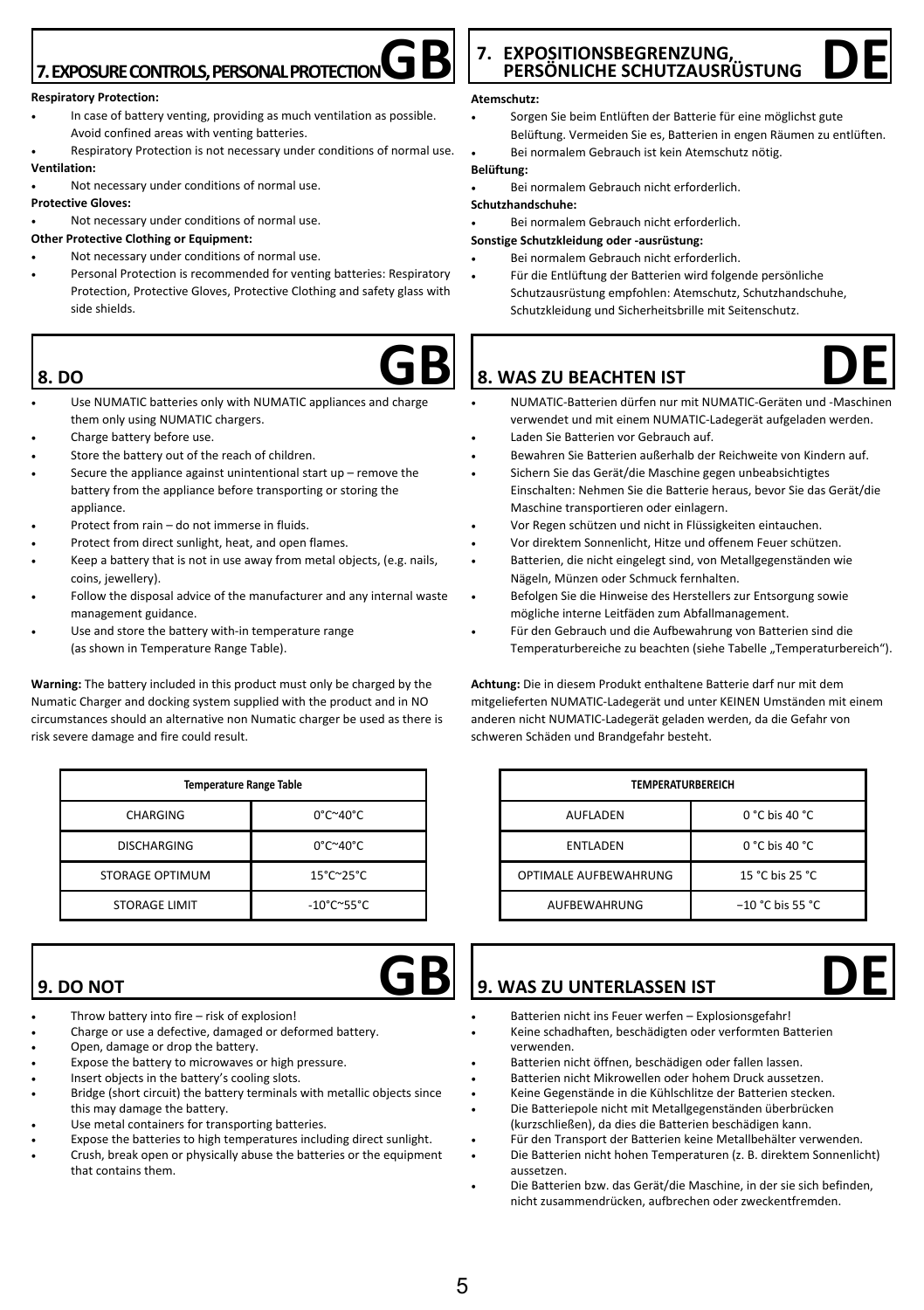## **10. DISTRIBUTOR TAKE-BACK / DISPOSAL**



• On the basis of Battery Directive, the manufacturers take responsibility for financing collection, treatment and recycling of batteries used in devices. To this end, batteries must be handed over for disposal to the collection systems established for this under national law. Disposal of batteries together with household waste is prohibited; batteries must be collected separately according to type.

Return the battery free of charge to your NUMATIC servicing dealer for disposal or hand it over to an appropriate public collection point.

## **GB DURCH DISTRIBUTOR DE DURCH DISTRIBUTOR**



• Gemäß der Batterierichtlinie übernimmt der Hersteller die Verantwortung für die Finanzierung der Sammlung, die Behandlung und das Recycling von Batterien aus Geräten/Maschinen. Zu diesem Zwecke müssen die Batterien den gesetzlich vorgeschriebenen örtlichen Sammelstellen zur Entsorgung übergeben werden. Das Entsorgen der Batterien im Hausmüll ist verboten; Batterien müssen ihrem Typ entsprechend getrennt gesammelt werden.

• Geben Sie die Batterie gebührenfrei zur Entsorgung an Ihren NUMATIC-Vertragshändler zurück oder bringen Sie sie zu einer geeigneten öffentlichen Sammelstelle.

## **11. CHARGING BATTERIES**



The charger is intended for use only on flat surfaces, place horizontally on floor or work surface. The charger is intended for use with the detachable power cord supplied, the power unit is capable of operating at different voltages without user adjustment. If the charger is damaged or does not charge anymore, please return to service centre.

#### **Charging Procedure:**

- Ensure the battery is fully inserted into the charger.
- Fit the mains power cord to charger and suitable power supply.

**Please Note:** If the battery is above its optimum charging temperature (due to ambient temperature or it if was recently discharged) the charger LED will illuminate on/off RED for a maximum of 40 minutes whilst the battery temperature falls to an acceptable level for charging to begin.

- The LED should show RED to indicate charging.
- Once fully charged the LED will show GREEN.
- If power is supplied to the charger with no battery fitted the LED will show GREEN to indicate STAND-BY status.

#### **CAUTION!**

- Check the mains cord regularly for any sign of damage.
- Do not use damaged devices.
- If the mains cord of the charger is damaged, it must be replaced by an original NUMATIC INTERNATIONAL cord available from the manufacturer or service agent.

# **GB DE 11. AUFLADEN DER BATTERIEN**

• Das Ladegerät ist ausschließlich für den Gebrauch auf ebenem Boden vorgesehen und muss horizontal auf dem Boden bzw. der Unterlage positioniert werden. Das Ladegerät ist für den Gebrauch mit dem mitgelieferten, abnehmbaren Netzkabel vorgesehen. Das Netzteil verträgt unterschiedliche Spannungen und muss nicht manuell angepasst werden. Wenn das Ladegerät beschädigt ist oder nicht mehr lädt, schicken Sie es an den Kundendienst.

#### **Ladevorgang:**

- Achten Sie darauf, dass die Batterie vollständig in das Ladegerät eingelegt ist.
- Schließen Sie das Netzkabel am Ladegerät und an einer geeigneten Steckdose an.

**Bitte beachten:** Liegt die Temperatur der Batterie über ihrer optimalen Ladetemperatur (aufgrund der Umgebungstemperatur oder weil sie vor Kurzem erst aufgeladen wurde), blinkt die LED des Ladegeräts für maximal 40 Minuten ROT, damit die Temperatur der Batterie vor Beginn des Ladevorgangs auf ein akzeptables Niveau sinken kann.

- Während des Ladevorgangs leichtet die LED rot.
- Sobald die Batterie vollständig aufgeladen ist, leuchtet die LED grün.
- Ist das Ladegerät an der Steckdose angeschlossen und keine Batterie eingelegt, leuchtet die LED grün und zeigt damit an, dass sich das Gerät im STANDBY-Modus befindet.

#### **VORSICHT!**

- Überprüfen Sie das Netzkabel regelmäßig auf mögliche Schäden.
- Verwenden Sie keine beschädigten Geräte.
- Ist das Netzkabel des Ladegeräts beschädigt, muss es durch ein originales NUMATIC-Kabel ersetzt werden, das Sie beim Hersteller oder einem seiner Vertreter anfordern können.

### **12. WARRANTY**

Numatic Lithium Batteries are warranted for 12 months from date of Sale. **To maintain this warranty period:**

- 1. The battery and machine must be operated and maintained in line with the manufacturer's instructions supplied.
- 2. The battery is charged using the Numatic supplied charger only.

Any failure to comply will void your warranty claim.

#### **To claim warranty, the following details must be supplied:**

Serial number of the machine, Battery date code, Date purchased, Proof of Purchase.

# **GB DE 12. GEWÄHRLEISTUNG**



Für Numatic-Lithium-Batterien gilt eine Gewährleistung von 12 Monaten ab Verkaufsdatum.

#### **Zur Aufrechterhaltung dieser Gewährleistung muss Folgendes beachtet werden:**

- 1. Die Batterie und das Gerät/die Maschine müssen den mitgelieferten Anweisungen des Herstellers entsprechend betrieben und gewartet werden.
- 2. Die Batterie darf nur mit dem von Numatic gelieferten Ladegerät geladen werden.

Bei Nichteinhaltung erlischt Ihr Gewährleistungsanspruch.

#### **Um die Gewährleistung in Anspruch zu nehmen, müssen die folgenden Angaben gemacht werden:**

Seriennummer des Geräts/der Maschine, Batterie-Datumscode, Kaufdatum, Kaufnachweis.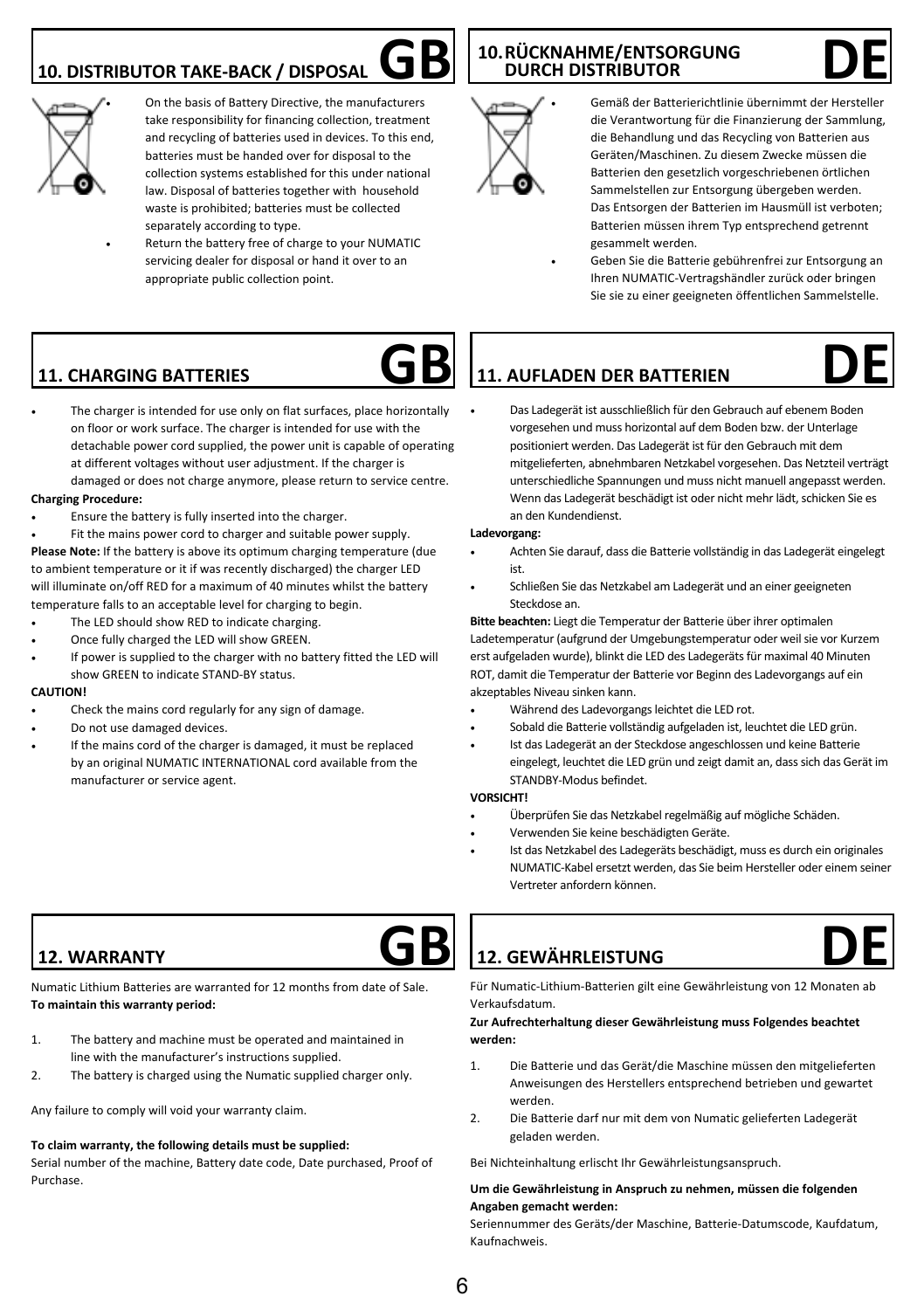- 1. BATTERIES DÉFECTUEUSES<br>1. Si un client souhaite renvoyer une batterie à un fournisseur, ce dernier 1. Als een klant een accu naar de leverancier wil terugsturen, dient de doit organiser le ramassage de la batterie. **Notez cependant que les batteries défectueuses ne doivent jamais être renvoyées par un service postal ou par coursier.**
- 2. Si une batterie soupçonnée d'être défectueuse, qu'elle ait été renvoyée à un fournisseur OU qu'elle se trouve dans les locaux d'un client, montre n'importe quel signe de dommage par choc, de déformation, de boursouflage, de détachement de pièces ou de fuite, elle ne doit en aucun cas être soumise à une vérification d'état. Elle doit être considérée comme défectueuse, et les modes opératoires décrits à partir du point 8 ci-dessous doivent être suivis.
- 3. Si une batterie soupçonnée d'être défectueuse, qu'elle ait été renvoyée à un fournisseur OU qu'elle se trouve dans les locaux d'un client, ne montre AUCUN signe de dommage par choc, de déformation, de boursouflage, de détachement de pièces ou de fuite, elle peut être soumise à une vérification d'état au moyen d'un appareil approprié pour la vérification de l'état des batteries, utilisé par une personne compétente.
- 4. Si la vérification montre que la batterie est défectueuse, les modes opératoires décrits à partir du point 8 ci-dessous doivent être suivis.
- 5. Si la vérification de la batterie montre que celle-ci est opérationnelle, un cycle de charge unique, sous observation, peut être tenté avec le chargeur Numatic approprié.
- 6. Si la batterie se recharge correctement au cours de ce cycle de recharge unique, elle peut être considérée en bon état.
- 7. Si elle ne se recharge pas correctement au cours de ce cycle de recharge unique, elle doit être considérée comme défectueuse et les modes opératoires décrits à partir du point 8 ci-dessous doivent être suivis. **Dans ce cas, aucune autre tentative de recharge ne doit être effectuée. Une batterie défectueuse ne doit en aucun cas être remisée à l'intérieur d'un bâtiment.**
- 8. La batterie défectueuse doit être déchargée en l'immergeant dans un récipient d'eau salée en milieu parfaitement ventilé. Ce conteneur doit contenir au moins 25 litres d'eau saline à une concentration de 15 g de sel commun/litre d'eau. Le conteneur doit être muni d'un couvercle pouvant être fermé et verrouillé, mais ne doit pas être scellé. La batterie doit rester entièrement immergée dans l'eau à une profondeur d'au moins 100 mm pendant au moins deux semaines. Une fois la décharge terminée, l'eau doit être éliminée comme un déchet dangereux.
- 9. La batterie déchargée peut ensuite être placée dans un conteneur pour batteries usagées verrouillé. Ce conteneur doit être en plastique ou avoir un revêtement intérieur en plastique, être placé à l'écart des bâtiments et comporter un marquage indiquant clairement, grâce à des signes d'avertissement appropriés, qu'il s'agit d'un conteneur pour batteries usagées.
- 10. Les batteries doivent ensuite être envoyées pour élimination, dans le respect de la réglementation locale en matière d'élimination des déchets.

### **1. DEFECTE ACCU'S**

- 1. Als een klant een accu naar de leverancier wil terugsturen, dient de leverancier ervoor te zorgen dat deze wordt opgehaald, maar: **Defecte accu's dienen niet via de post of per koerier te worden teruggestuurd.**
- 2. Als een defecte accu bij de leverancier OF een klantencentrum binnenkomt en tekenen van beschadiging, vervorming, lekkage of opbollen vertoont of er onderdelen los zijn geraakt, dient deze in geen geval aan een toestandscontrole te worden onderworpen. De accu dient als defect te worden beschouwd en de onderstaande procedures vanaf punt 8 dienen te worden uitgevoerd.
- 3. Als een defecte accu bij de leverancier OF een klantencentrum binnenkomt en géén tekenen van beschadiging, vervorming, lekkage of opbollen vertoont en er geen onderdelen los zijn geraakt, mag deze aan een toestandscontrole worden onderworpen die door een bevoegd persoon met een geschikt controleapparaat dient te worden uitgevoerd.
- 4. Indien bij de controle blijkt dat de accu defect is, dienen de onderstaande procedures vanaf punt 8 te worden uitgevoerd.
- 5. Als tijdens controle blijkt dat de accu werkt, kan één enkele, onder toezicht uitgevoerde laadcyclus met een Numatic-lader worden uitgevoerd.
- 6. Als de accu tijdens deze laadcyclus goed laadt, kan de accu als goed werkend worden beschouwd.
- 7. Als de accu tijdens deze laadcyclus niet goed laadt, dient de accu als defect te worden beschouwd en dienen de onderstaande procedures vanaf punt 8 te worden uitgevoerd. **Er dient in geen geval nogmaals te worden geprobeerd om de accu te laden. Een defecte accu dient in geen geval in een gebouw te worden bewaard.**
- 8. De defecte accu moet worden afgevoerd door deze in een goed geventileerde ruimte in een bak met zout water te plaatsen. Deze bak dient minstens 25 liter zout water te bevatten met een concentratie van 15 g keukenzout per liter water. De bak dient afgesloten te worden door een deksel, maar dient niet luchtdicht te zijn. De accu dient ten minste 2 weken en op een diepte van minstens 100 mm in het water te worden ondergedompeld. Nadat het ontladen is beëindigd, dient het water als gevaarlijk afval te worden afgevoerd.
- 9. De defecte ontladen accu kan vervolgens in een afgesloten afvalbak voor accu's worden bewaard die van kunststof of met kunststof bekleed dient te zijn en uit de buurt van gebouwen dient te worden geplaatst. Deze dient voorzien te zijn van duidelijke indicaties en waarschuwingen dat het een bak voor defecte batterijen betreft.
- 10. De accu's dienen vervolgens te worden afgevoerd in overeenstemming met de in uw land geldende voorschriften.



Un exemple de conteneur de stockage pour batteries usagées, bien à l'écart des bâtiments.

Een goed voorbeeld van een afvalbak voor batterijen die op de correcte afstand van gebouwen is geplaatst.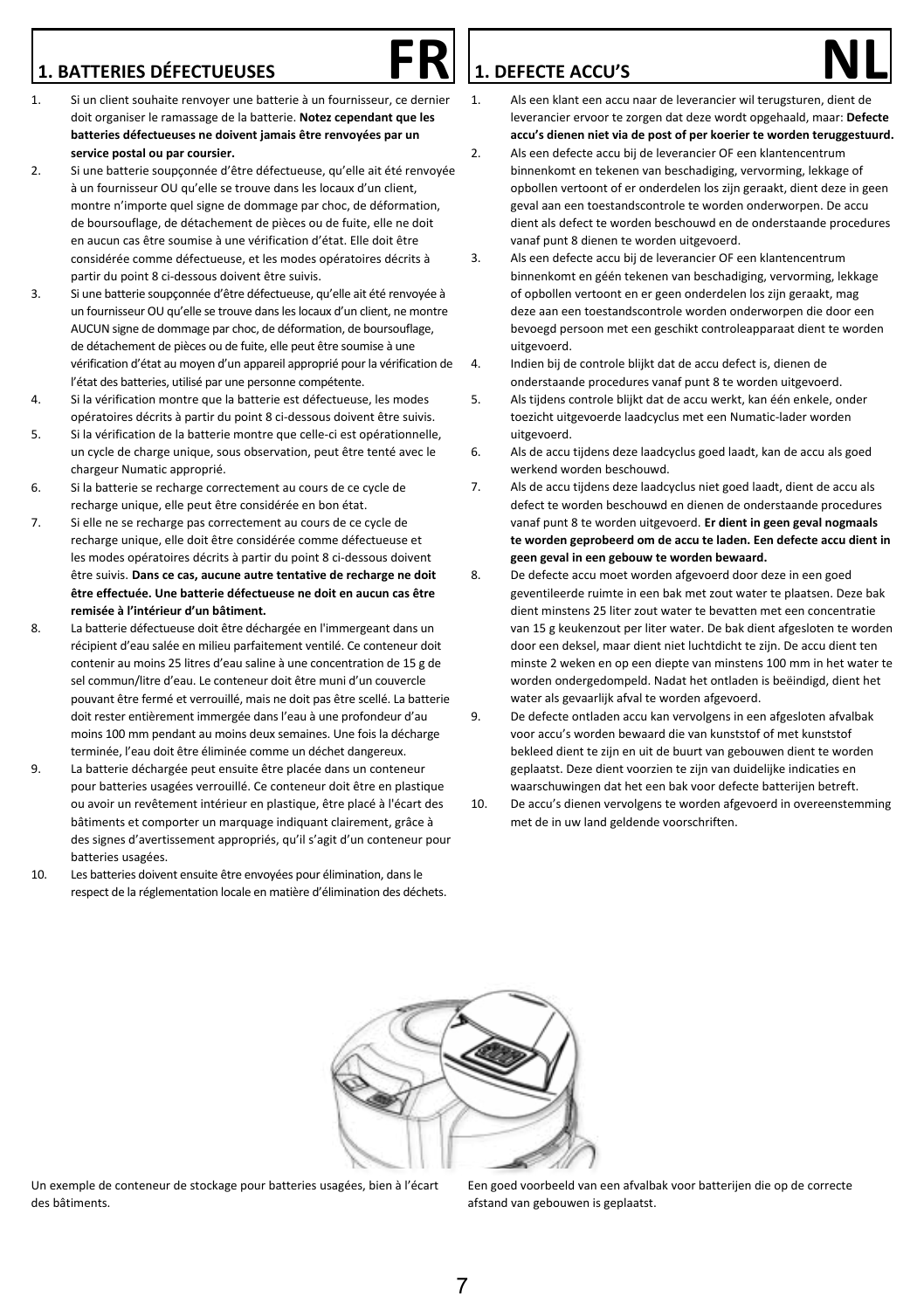# **2. MANIPULATION ET STOCKAGE FR 2. BEHANDELING EN OPSLAG NL**

#### **DANGER !**

Une manipulation incorrecte peut causer une explosion ou déclencher un incendie !

Stocker les batteries hors de portée des enfants.

- Insérer la batterie dans l'appareil uniquement lors de l'utilisation de ce dernier.
- Toujours retirer la batterie de l'appareil lors du transport et lorsque l'appareil n'est pas utilisé.
- Plage de température de stockage : De -10 °C à 55 °C
- La température ne doit pas dépasser 55 °C.
- Plage d'humidité relative : 45 à 80 %
- Température optimale pour préserver le fonctionnement : De 15 °C à 25 °C

#### **AVERTISSEMENT :**

- Ne pas ouvrir la batterie, la démonter ou la laisser tomber d'une hauteur importante.
- Protéger la batterie contre les courts-circuits : risque d'explosion !
- Conserver la batterie à l'abri de la pluie, ne pas l'immerger dans des liquides : risque de court-circuit.
- Ne pas exposer la batterie à la lumière directe du soleil, à la chaleur ou au feu.
- Ne pas incinérer la batterie : risque d'explosion !
- Ne pas utiliser de batteries défectueuses ou déformées.
- N'utiliser que des chargeurs NUMATIC d'origine pour charger la batterie.

#### **STOCKAGE :**

- Les batteries doivent être entreposées dans un endroit sec, protégé, à l'abri de toute source de chaleur et des rayons du soleil.
- La température doit être de préférence inférieure à 25 °C pour préserver les performances de la batterie et ne doit en aucun cas dépasser 55 °C.
- Stocker la batterie dans un endroit sec, à l'abri de la poussière et dans une atmosphère non corrosive.

#### **GEVAAR!**

Een onjuiste behandeling van de accu kan tot een explosie leiden of een brand veroorzaken!

Berg accu's op buiten bereik van kinderen.

- Zet de accu alleen op zijn plaats wanneer het apparaat in gebruik is.
- Verwijder de accu altijd wanneer u het apparaat vervoert of wanneer het apparaat niet in gebruik is.
- Bereik opslagtemperatuur: -10°C tot 55°C.
- De temperatuur mag de 55°C niet overschrijden.
- Bereik relatieve luchtvochtigheid: 45 tot 80%.
- Optimaal behoud van functionaliteit: 15°C tot 25°C.

#### **WAARSCHUWING:**

- Maak de accu niet open, haal de accu niet uit elkaar en laat de accu niet vallen.
- Bescherm de accu tegen kortsluiting gevaar voor explosie!
- Bescherm de accu tegen regen, dompel de accu niet onder in vloeistoffen – gevaar voor kortsluiting.
- Bescherm de accu tegen direct zonlicht, hitte en vuur.
- Gooi de accu niet in het vuur gevaar voor explosie!
- Gebruik geen kapotte of vervormde accu's.
- Gebruik alleen originele NUMATIC-laders voor het laden van de accu.

#### **OPSLAG:**

- Goed werkende accu's moeten droog worden bewaard in een beschermende omgeving waar geen zonlicht of directe warmtebron aanwezig is.
- De temperatuur mag niet hoger dan 55°C worden, en bij voorkeur niet boven 25°C om een goede werking te waarborgen.
- De opslagruimte moet een lage luchtvochtigheid hebben en mag geen stoffige of corrosieve atmosfeer hebben.



- Exemple d'endroit bien protégé, avec une cage assurant la protection contre les chocs accidentels, les batteries étant logées dans un conteneur assurant une protection contre la chaleur, les chocs et les déversements accidentels de liquides.
- Lors de l'utilisation d'un chariot élévateur à fourche ou d'un transpalette, veiller en permanence à ne pas endommager les batteries.
- Si, à quelque moment que ce soit, une batterie en bon état n'est pas manipulée correctement ou est soumise à des conditions susceptibles de l'endommager, comme décrit dans le manuel d'instructions fourni avec la batterie, cette batterie doit être considérée comme défectueuse et les modes opératoires décrits à partir du point 1 au dos de ce document doivent être suivis.
- Een voorbeeld van een goed beschermde zone met een kooi die de accu's tegen beschadiging beschermt, waarbij de accu's in een beschermende bak zijn opgeslagen om ze tegen hitte, stoten en gemorste of uitgelopen vloeistoffen te beschermen.
- Wees bij het rijden/manoeuvreren met vorkheftrucks of palletwagens altijd voorzichtig om beschadiging van de accu's te voorkomen.
- Als een goed werkende accu op enig moment verkeerd wordt behandeld of blootgesteld wordt aan omstandigheden waardoor deze beschadigd kan raken (zie gebruiksaanwijzing), dient de accu als defect te worden beschouwd en dienen de procedures vanaf punt 1 aan de ommezijde te worden uitgevoerd.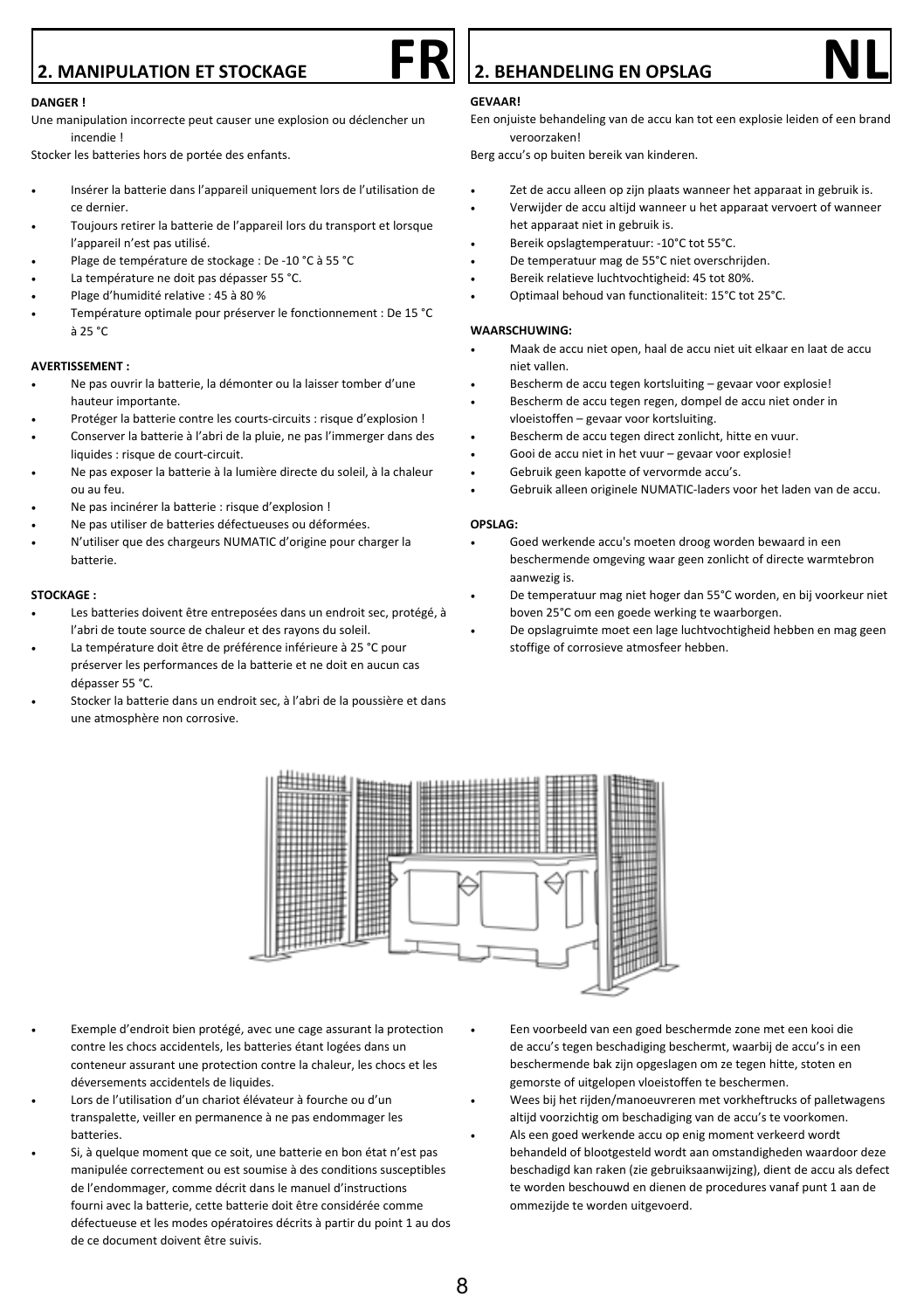### **3. IDENTIFICATION DES DANGERS**



- L'électrolyte peut s'échapper des batteries endommagées. Éviter tout contact avec l'électrolyte.
- Le contact cutané peut causer irritation, brûlures et brûlures chimiques.
- Si le liquide entre en contact avec les yeux, solliciter des soins médicaux.
- Éviter d'inhaler les vapeurs caustiques formées ou libérées.

### **4. MESURES DE PREMIERS SECOURS**

#### **En cas de contact avec l'électrolyte liquide ou les vapeurs d'électrolyte :**

- Contact oculaire : rincer abondamment les yeux avec de l'eau pendant au moins 15 minutes sans frotter, puis consulter un médecin.
- Contact cutané : laver abondamment les régions touchées de la peau avec de l'eau et du savon. Si l'irritation persiste, consulter un médecin.
- Inhalation : fournir de l'air frais ou administrer de l'oxygène immédiatement et consulter un médecin.
- Ingestion : si l'électrolyte a été ingéré, consulter immédiatement un médecin.

#### **Informations à l'attention des médecins :**

• Contient des électrolytes alcalins caustiques dans des cellules dotées de cathodes en oxyde de lithium, oxyde de nickel et oxyde de cobalt/ lithium de manganèse. PAS DE LITHIUM MÉTAL NI D'ALLIAGES DE LITHIUM.

### **5. MESURES DE LUTTE CONTRE LES INCENDIES**

- En cas d'incendie, rester à l'écart des vapeurs et gaz produits, en tenant compte de la direction du vent. Retirer les batteries situées à proximité de l'incendie, si l'opération est sans danger. En principe, de l'eau peut être utilisée pour éteindre ou ralentir l'incendie. Cependant, seul du personnel qualifié disposant de quantités d'eau suffisantes doit réaliser l'opération.
- Si la situation de danger est incertaine, n'éteindre l'incendie qu'avec des extincteurs à poudre ABC. Les extincteurs de classe D pour les incendies impliquant des métaux sont particulièrement adaptés.
- Les pompiers ne doivent s'approcher de l'incendie qu'équipés de vêtements de protection et d'un appareil respiratoire autonome.
- Une fois l'incendie éteint, il est recommandé de surveiller la zone (pour éviter une reprise de feu) et de la faire nettoyer par un personnel formé et correctement équipé ; les résidus d'incendie doivent être confinés et éliminés de manière appropriée.

# **FR NL 3. IDENTIFICATIE VAN RISICO'S**

- Er kan elektrolyt vrijkomen uit beschadigde accu's. Vermijd aanraking. • Bij aanraking van elektrolyt kunnen huidirritatie, brandwonden en
- chemische brandwonden ontstaan. • Als vloeistof in contact komt met de ogen, roep dan de hulp van een
- arts in.
- Vermijd inademing van bijtende dampen die zich vormen of die vrijkomen.

# **FR NL 4. MAATREGELEN VOOR EERSTE HULP**

#### **Bij het in aanraking komen met vrijgekomen elektrolyt of elektrolytdampen:**

- Contact met de ogen spoel de ogen gedurende ten minste 15 minuten met ruime hoeveelheden schoon water, maar zonder te wrijven; raadpleeg een arts.
- Contact met de huid was aangedane plekken op de huid met ruime hoeveelheden water en zeep; raadpleeg een arts indien de irritatie aanhoudt.
- Inademing zorg onmiddellijk voor frisse licht of dien zuurstof toe en raadpleeg een arts.
- Inname raadpleeg onmiddellijk een arts indien elektrolyt wordt ingeslikt.

#### **Informatie voor artsen:**

• Bevat bijtende basische elektrolyten in cellen met lithiumoxide, nikkeloxide en kobalt-/lithiummangaanoxidekathoden – GEEN LITHIUMMETAAL OF LITHIUMLEGERINGEN.

#### FR S. MAATREGELEN VOOR NL  **5. MAATREGELEN VOOR BRANDBESTRIJDING**

- In geval van brand Blijf uit de buurt van dampen en gassen die ontstaan; houd rekening met de windrichting. Breng, als dat zonder gevaar mogelijk is, accu's uit de buurt van de brand. In principe is koelen en blussen met water mogelijk, maar dat mag alleen worden gedaan door getraind personeel en met voldoende water.
- Blus in geval van onduidelijkheid over de risico's alleen met ABCpoeder-blussers (vooral geschikt zijn klasse D-blussers voor branden waar metalen bij betrokken zijn).
- Brandweerlieden mogen de brand alleen benaderen in beschermende kleding en met onafhankelijke beademingsapparatuur.
- Zodra de brand is geblust, geldt dat het gebied moet worden bewaakt (door een brandwacht) en gereinigd door getraind personeel met geschikte uitrusting. Brandresten moeten op juiste wijze verzameld en opgeruimd worden.

## **6. ÉCOULEMENT ACCIDENTEL**

Élimination : porter un équipement de protection, essuyer avec du tissu absorbant et mettre au rebut comme déchet dangereux dans des points de collecte pour déchets dangereux conformément aux dispositions réglementaires nationales en vigueur.

**FR** 6. TOEVALLIG VRIJKOMEN VAN **NL ELEKTROLYT**

Verwijdering – Draag beschermende uitrusting, veeg schoon met absorberend materiaal en verwerk als gevaarlijk afval op inzamelpunten voor gevaarlijk afval volgens nationaal geldende voorschriften.

### 9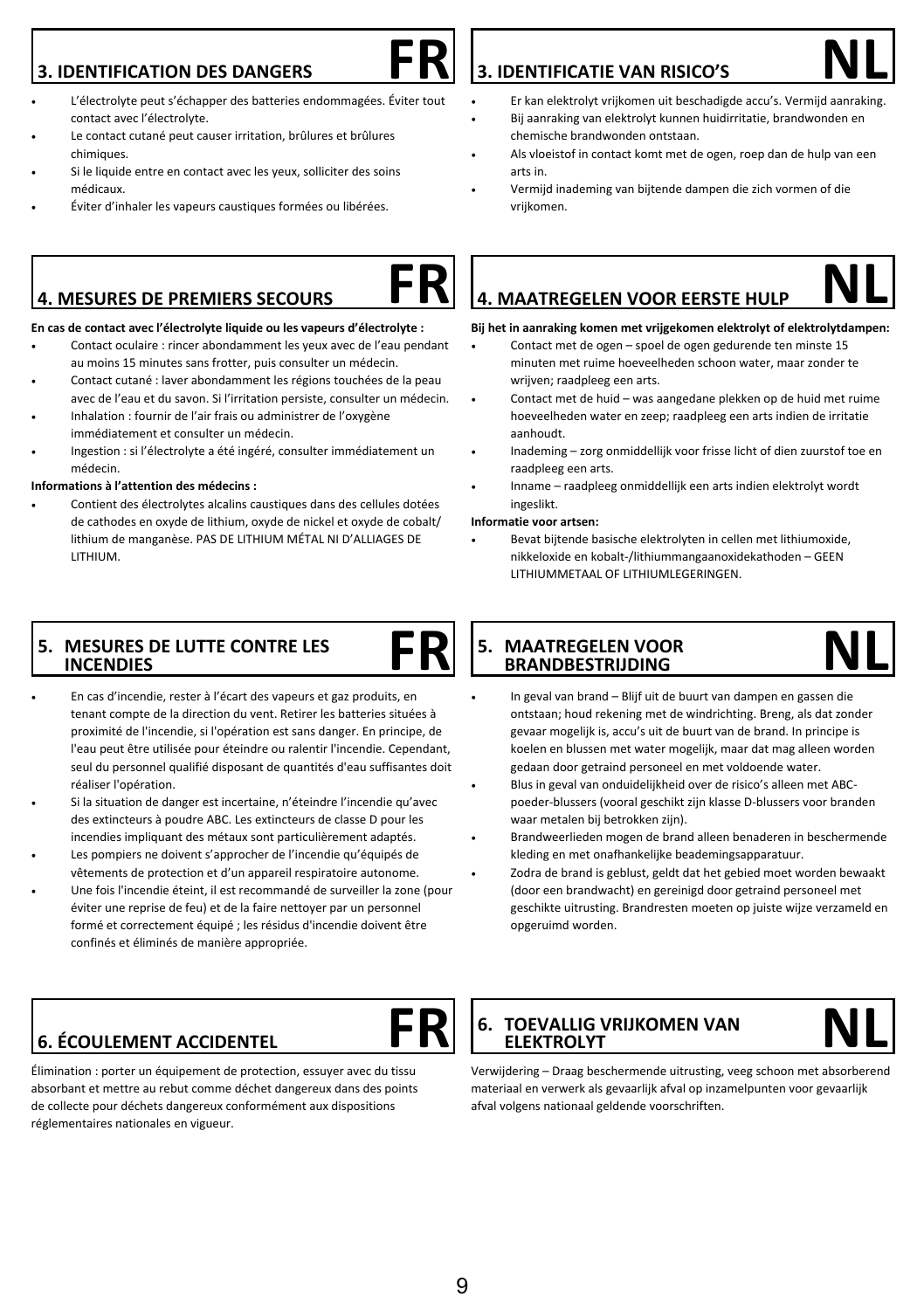### **7. CONTRÔLES DE L'EXPOSITION, PROTECTION PERSONNELLE**

#### **Protection respiratoire :**

- Si la batterie laisse s'échapper des gaz, aérer autant que faire se peut. Éviter de stocker les batteries dans des espaces confinés si des gaz s'en échappent.
- Aucune protection respiratoire n'est nécessaire dans les conditions normales d'utilisation.

#### **Ventilation :**

- Pas nécessaire dans les conditions normales d'utilisation.
- **Gants de protection :**
- Pas nécessaire dans les conditions normales d'utilisation.

#### **Autres vêtements ou équipements de protection :**

- Pas nécessaire dans les conditions normales d'utilisation.
- Une protection personnelle est recommandée pour les batteries laissant s'échapper des gaz : protection respiratoire, gants de protection, vêtements de protection et lunettes de sécurité avec écrans latéraux.

### **8. À FAIRE**

- 
- Utiliser des batteries NUMATIC uniquement avec des appareils NUMATIC et les charger uniquement au moyen de chargeurs NUMATIC.
- Charger la batterie avant utilisation.
- Stocker la batterie hors de portée des enfants.
- Protéger l'appareil contre tout démarrage involontaire. Retirer la batterie de l'appareil avant de le transporter ou de le stocker.
- Conserver à l'abri de la pluie. Ne pas immerger dans des liquides.
- Conserver à l'abri de la lumière directe du soleil, de la chaleur et des flammes nues.
- Les batteries non utilisées doivent être tenues éloignées des objets métalliques (p. ex., clous, pièces de monnaie, bijoux).
- Respecter les conseils de mise au rebut du fabricant et les éventuelles directives internes de gestion des déchets.
- Respecter la plage de température lors de l'utilisation et du stockage de la batterie (cf. Tableau de plage de température).

**Attention :** les batteries incluses dans ce produit doivent être chargées UNIQUEMENT avec le chargeur d'origine Numatic et son support. En AUCUN cas un autre chargeur qui n'est pas de marque Numatic ne devra être employé sous peine de risques de dommages importants ou d'incendie.

| TABLEAU DE PLAGE DE TEMPÉRATURE  |                   |  |
|----------------------------------|-------------------|--|
| <b>CHARGE</b>                    | De 0 °C à 40 °C   |  |
| <b>DÉCHARGE</b>                  | De 0 °C à 40 °C   |  |
| TEMPÉRATURE DE STOCKAGE OPTIMALE | De 15 °C à 25 °C  |  |
| TEMPÉRATURE DE STOCKAGE LIMITE   | De -10 °C à 55 °C |  |

## **9. À NE PAS FAIRE**

- Jeter la batterie au feu : risque d'explosion !
- Charger ou utiliser une batterie défectueuse, endommagée ou déformée.
- Ouvrir, endommager ou laisser tomber la batterie.
- Exposer la batterie à des micro-ondes ou à une pression élevée.
- Insérer des objets dans les fentes de refroidissement de la batterie.
- Relier les bornes de la batterie avec des objets métalliques, pour éviter d'endommager la batterie (court-circuit).
- Utiliser des conteneurs métalliques pour transporter les batteries.
- Exposer les batteries à des températures élevées, notamment en les exposant à la lumière directe du soleil.
- Broyer, fracturer ou malmener physiquement les batteries ou l'équipement qui les contient.

## **FR** 7. BEPERKING VAN BLOOTSTELLING, NL **PERSOONLIJKE BESCHERMING**

#### **Bescherming van de luchtwegen:**

- Zorg bij ontluchting van de accu voor zo veel mogelijk ventilatie. Ontlucht accu's niet in beperkte ruimten.
- Bescherming van de luchtwegen is niet nodig onder omstandigheden van normaal gebruik.

#### **Ventilatie:**

• Niet nodig onder omstandigheden van normaal gebruik.

#### **Beschermende handschoenen:**

• Niet nodig onder omstandigheden van normaal gebruik.

#### **Andere beschermende kleding of uitrusting:**

- Niet nodig onder omstandigheden van normaal gebruik.
- Persoonlijke bescherming wordt aanbevolen bij het ontluchten van accu's: Bescherming van de luchtwegen, beschermende handschoenen, beschermende kleding en een veiligheidsbril met zijschilden.

- 
- Uitsluitend NUMATIC-accu's gebruiken in NUMATIC-apparaten en de accu's uitsluitend opladen met NUMATIC-laders.
- Accu opladen vóór gebruik.
- De accu buiten bereik van kinderen opbergen.
- Het apparaat zekeren tegen onbedoeld opstarten verwijder de accu voordat u het apparaat vervoert of opbergt.
- Bescherm het apparaat tegen regen dompel het niet onder in vloeistoffen.
- Bescherm het annaraat tegen direct zonlicht, hitte en open vuur.
- Houd een accu die niet in gebruik is uit de buurt van metalen voorwerpen (zoals spijkers, munten en sieraden).
- Volg de aanwijzingen voor afvalverwerking van de fabrikant op en ook eventuele interne aanwijzingen voor afvalbeheer.
- Gebruik en bewaar de accu bij een temperatuur die binnen het temperatuurbereik ligt (zoals aangegeven in de temperatuurtabel).

**Waarschuwing:** De accu van dit product mag alleen worden opgeladen met de originele Numatic-lader die wordt meegeleverd met het product. Gebruik van een niet-originele Numatic-lader is onder GEEN ENKELE voorwaarde toegestaan, aangezien dit ernstige schade en brand kan veroorzaken.

| TEMPERATUURTABEL    |                                     |  |
|---------------------|-------------------------------------|--|
| OPLADEN             | $0^{\circ}$ C tot 40 $^{\circ}$ C.  |  |
| <b>ONTLADEN</b>     | $0^{\circ}$ C tot 40 $^{\circ}$ C.  |  |
| OPTIMUM VOOR OPSLAG | 15°C tot 25°C.                      |  |
| MAXIMA BIJ OPSLAG   | $-10^{\circ}$ C tot 55 $^{\circ}$ C |  |

# **FR**  $\frac{1}{9}$ . WAT U NIET MOET DOEN **NL**

- De accu in het vuur gooien gevaar voor explosie!
- Een kapotte, beschadigde of vervormde accu gebruiken.
- Een accu openmaken, beschadigen of laten vallen.
- De accu blootstellen aan microgolven of hoge druk.
- Voorwerpen in de koelsleuven van de accu steken.
- De polen van de accu overbruggen (kortsluiten) met metalen voorwerpen omdat daardoor de accu beschadigd kan raken. • Accu's vervoeren in metalen containers.
- De accu blootstellen aan hoge temperaturen, zoals direct zonlicht.
- Accu's of de apparatuur waarin ze zijn geplaatst, platdrukken, openbreken of beschadigen.







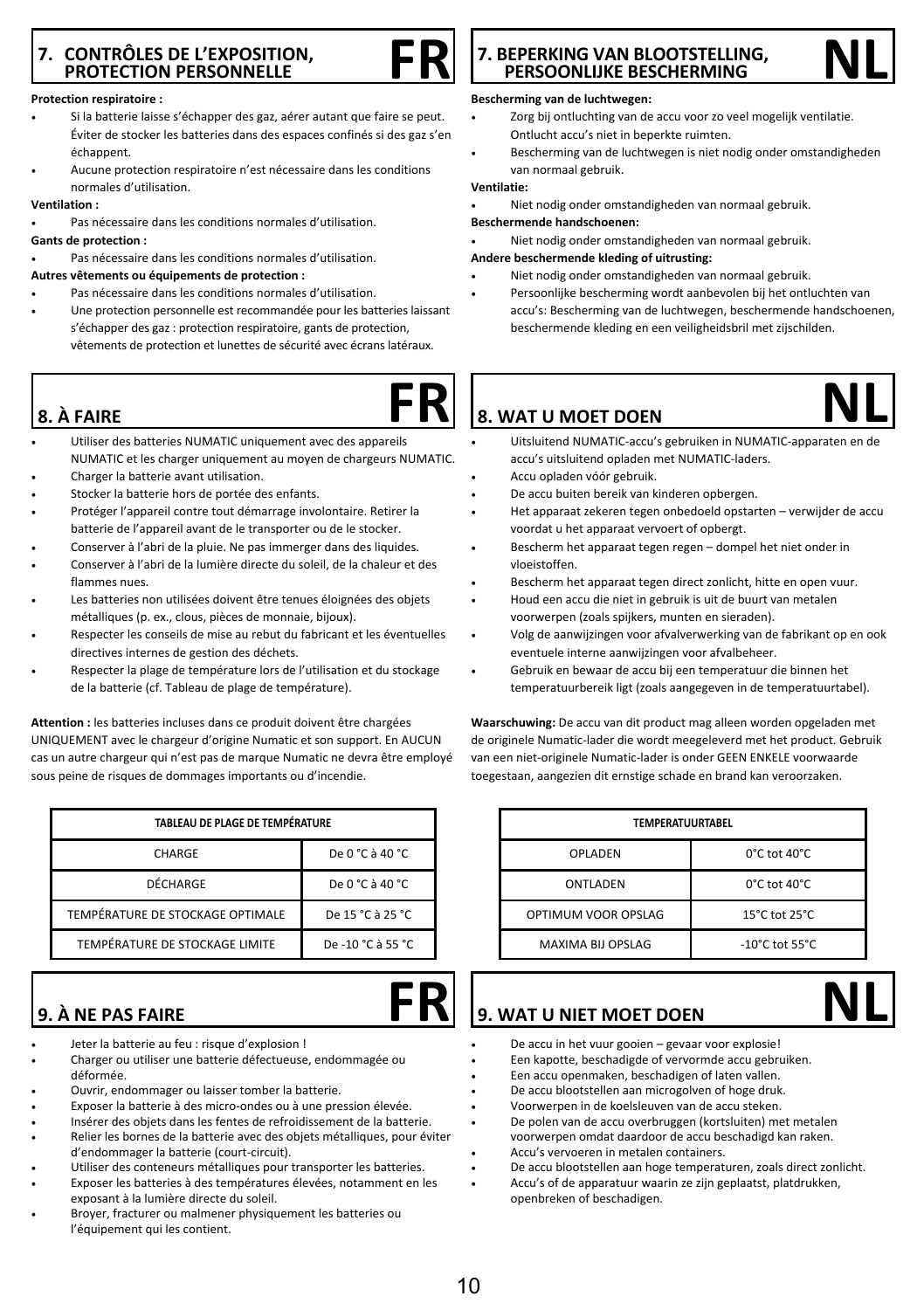#### **10.REPRISE PAR LE DISTRIBUTEUR/ MISE AU REBUT**



• Conformément à la directive relative aux piles et accumulateurs, les fabricants doivent assumer le financement de la collecte, du traitement et du recyclage des batteries utilisées dans les appareils. Pour ce faire, les batteries doivent être remises aux systèmes de collecte établis dans ce but en vertu du droit national en vue de leur élimination. L'élimination des batteries avec les déchets ménagers est interdite. Les batteries doivent être collectées séparément en fonction de leur type. Les batteries peuvent être retournées gratuitement au distributeur de NUMATIC d'origine en vue de leur élimination ou amenées à un point de collecte public approprié.

## **FR** 10.INLEVERING BIJ DISTRIBUTEUR / NL **AFVALVERWERKING**



• Op grond van de richtlijn inzake batterijen en accu's zijn fabrikanten verantwoordelijk voor het financieren van de inzameling, behandeling en recycling van accu's die in apparaten worden gebruikt. Hiertoe moeten accu's worden ingeleverd bij inzamelpunten die voor dit doel krachtens de nationale wetgeving zijn opgezet. Het inleveren van accu's bij huishoudelijk afval is verboden. De inzameling van accu's moet gescheiden naar type gebeuren.

• Breng de accu voor afvalverwerking kosteloos terug naar uw NUMATIC-servicecentrum of lever de accu in bij een geschikt openbaar inzamelpunt.

## **11. CHARGE DE LA BATTERIE**

Le chargeur est conçu pour être utilisé uniquement sur des surfaces planes, en position horizontale au sol ou sur une surface de travail. Le chargeur est destiné à être utilisé avec le cordon d'alimentation amovible fourni. L'unité d'alimentation est capable de fonctionner à différentes tensions sans aucun réglage de la part de l'utilisateur. Si le chargeur est endommagé ou ne fonctionne plus, l'amener au centre de maintenance.

#### **Procédure de charge :**

- S'assurer que la batterie est entièrement insérée dans le chargeur.
- Fixer le cordon d'alimentation au chargeur et à une source d'alimentation électrique appropriée.

**Important :** Si la température de la batterie est supérieure à la température de charge maximale (du fait de la température ambiante ou si la batterie vient d'être déchargée), le voyant MARCHE/ARRÊT du chargeur s'allume en rouge pendant une durée maximale de 40 minutes, jusqu'à ce que la température retombe à une température acceptable pour commencer la charge.

- Le voyant s'allume en ROUGE pour indiquer que la charge est en cours.
- Une fois la charge terminée, le voyant passe au VERT.
- Si le chargeur est branché sur le secteur sans qu'une batterie ait été insérée, le voyant s'allume en VERT pour indiquer l'état d'ATTENTE.

#### **MISE EN GARDE !**

- Vérifier régulièrement que le cordon d'alimentation ne présente pas de signes d'endommagement.
- Ne pas employer d'appareils endommagés.
- Si le cordon d'alimentation du chargeur est endommagé, il doit être remplacé par un cordon NUMATIC INTERNATIONAL d'origine disponible auprès du fabricant ou de l'agent de maintenance.

# **FR NL 11. ACCU'S OPLADEN**



#### **Laadprocedure:**

Zorg ervoor dat de accu volledig in de lader is geplaatst.

• Verbind het netsnoer met de lader en een geschikte stroombron. **Let op:** Als de accu warmer is dan de optimale laadtemperatuur (als gevolg van de omgevingstemperatuur of door ontlading als gevolg van gebruik) zal het led-lampje op de lader rood gaan knipperen gedurende maximaal 40 minuten. De batterij kan dan afkoelen tot een aanvaardbaar niveau waarna het opladen begint.

- Het led-lampje moet ROOD zijn als teken dat de accu wordt opgeladen.
- Als de accu volledig is opgeladen, is het led-lampje GROEN.
- Als de lader op de netvoeding wordt aangesloten zonder dat er een accu inzit, zal het led-lampje GROEN oplichten om de stand STANDBY aan te geven.

#### **ATTENTIE!**

- Controleer het netsnoer regelmatig op tekenen van beschadiging.
- Gebruik geen beschadigde apparaten.
- Als het netsnoer van de lader beschadigd is, moet het worden vervangen door een origineel NUMATIC INTERNATIONAL-snoer dat verkrijgbaar is bij de fabrikant of een servicecentrum.

### **12. GARANTIE**

Les batteries Lithium Numatic sont garanties pendant 12 mois à partir de la date de vente.

#### **Pour maintenir cette période de garantie :**

- 1. La batterie et l'appareil doivent être utilisés et entretenus conformément aux instructions du fabricant fournies.
- 2. La batterie doit uniquement être chargée à l'aide du chargeur fourni par Numatic.

Tout manquement à cette obligation annule votre demande de garantie.

#### **Pour toute demande de garantie, les informations suivantes doivent être fournies :**

Numéro de série de l'appareil, code de date de la batterie, date d'achat et preuve d'achat

## **12. GARANTIE**



Lithiumaccu's van Numatic hebben een garantieperiode van 12 maanden. **Garantievoorwaarden:**

- 1. De accu en het apparaat moeten gebruikt en onderhouden worden conform de gebruiksaanwijzing die door de fabrikant is verstrekt.
- 2. De accu mag alleen worden geladen met de door Numatic meegeleverde lader.

Bij niet-naleving vervalt uw recht op garantie.

#### **Om beroep te kunnen doen op de garantie moeten de volgende gegevens worden verstrekt:**

Het serienummer van het apparaat, de accu-datumcode, de datum van aankoop en de aankoopbon.